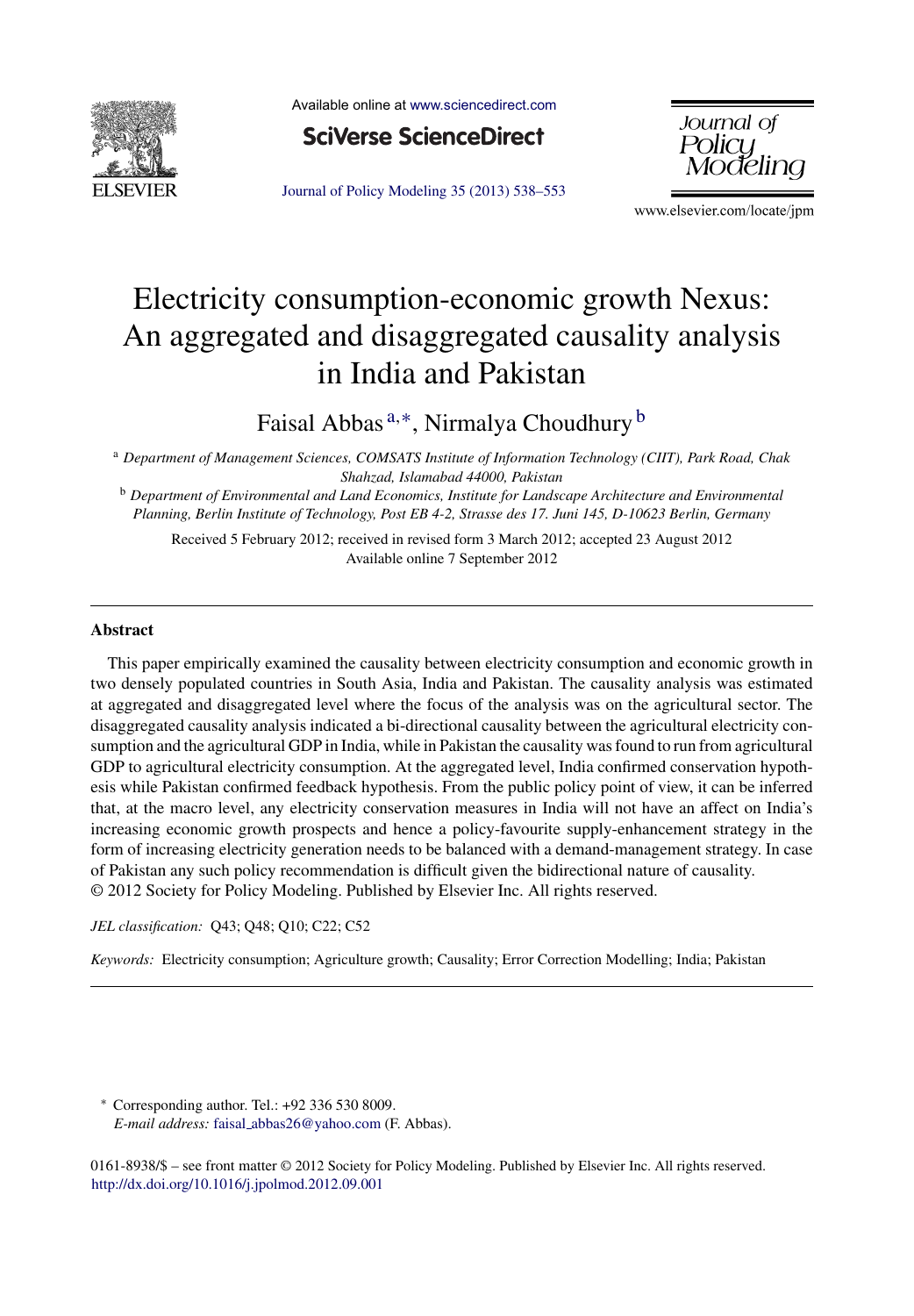### **1. Introduction**

Growth process in an economy is energy intensive and hence the importance of energy (particularly electricity) in the growth process is universally accepted ([Ferguson](#page--1-0) [&](#page--1-0) [Wilkinson,](#page--1-0) [2000;](#page--1-0) [Stern](#page--1-0) [&](#page--1-0) [Cleveland,](#page--1-0) [2004\).](#page--1-0) Electricity is an indispensable factor and plays an essential role in the consumption and production processes in an economy. India and Pakistan are the two large South Asian neighbours who have experienced high increase in electricity consumption and an increase in the gross domestic product (GDP) over the past four decades. This article aims to analyse the Nexus between the electricity consumption and economic growth in India and Pakistan. Whether there exist a causal relationship and in that case the direction of causality between electricity consumption and economic growth? This study undertook an aggregate level analysis and also disaggregated sectoral causality analysis<sup>1</sup> – the agricultural sector in both the countries – and in the process went beyond the usual practice of restricting the analysis to aggregate level. A disaggregated sectoral level causality analysis with a focus on agricultural sector has rarely been addressed in the voluminous electricity-economic growth literature, both at global level as well as in South Asia.

The empirical literature, as pointed out in [Table](#page--1-0) 1, on electricity consumption and economic growth Nexus has not been able to infer conclusively the direction of causal relationship between electricity consumption and economic growth. There is no singular (directional) trend at a global level on whether electricity consumption causes economic growth or vice versa. The empirical literature on electricity consumption and economic growth at global level has shown all the four possible causal relationships: growth hypothesis, conservation hypothesis, neutrality hypothesis and feedback hypothesis (for details see: [Payne,](#page--1-0) [2010\)](#page--1-0)<sup>2</sup> to hold true for one country or other, with each of the hypothesis having their own policy significance.

Even for a single country, contrasting results was observed with changes in the time period of the data and/or econometric techniques used for the analysis<sup>3</sup> ([Ozturk,](#page--1-0) [2010;](#page--1-0) [Payne,](#page--1-0) [2010\).](#page--1-0) For example, for Pakistan, the electricity consumption and the economic growth data for 1971–2003 concluded that economic growth causes the electricity consumption ([Asghar,](#page--1-0) [2008\),](#page--1-0) whereas for the period of 1955–1996 it was concluded that it was electricity consumption that was causing economic growth ([Aqeel](#page--1-0) [&](#page--1-0) [Butt,](#page--1-0) [2001\).](#page--1-0) In case of India, four out of five studies concluded that either electricity consumption had no causal relationship with economic growth or it is the economic growth that caused electricity consumption. But [Gupta](#page--1-0) [and](#page--1-0) [Sahu](#page--1-0) [\(2009\)](#page--1-0) argued that the electricity consumption causes economic growth.

The present study used the latest data series available for India and Pakistan, from 1972 to 2008, and in the process addressed some structural constraints pertaining to data on Pakistan used in other studies. While most of the studies concerning Pakistan has taken a time period prior to 1972, but the data-set prior to 1972 also included the data for Bangladesh (then East Pakistan), and thus is erroneous while drawing a policy inference for today's Pakistan. Such a conclusion was

<sup>&</sup>lt;sup>1</sup> [Bowden](#page--1-0) [and](#page--1-0) [Payne](#page--1-0) [\(2009\)](#page--1-0) carried out a disaggregated analysis for USA energy and output causality. Their basic aim was to estimate the causal relation of use of energy in its various uses like transport, commercial, houses, etc.

<sup>&</sup>lt;sup>2</sup> Growth hypothesis hold when electricity consumption causes economic growth (EC  $\rightarrow$  EG); Conservation hypothesis hold when economic growth causes electricity consumption ( $EG \rightarrow EC$ ); Neutrality hypothesis hold when electricity consumption and economic growth do not cause each other even if they are correlated ( $EC \times EG$ ) and Feedback hypothesis hold when the causality is bidirectional that is both electricity consumption and economic growth are interdependent  $(EC \leftrightarrow EG)$ .<br><sup>3</sup> Most of the studies in [Table](#page--1-0) 1 uses bivariate model, few also used multivariate models.